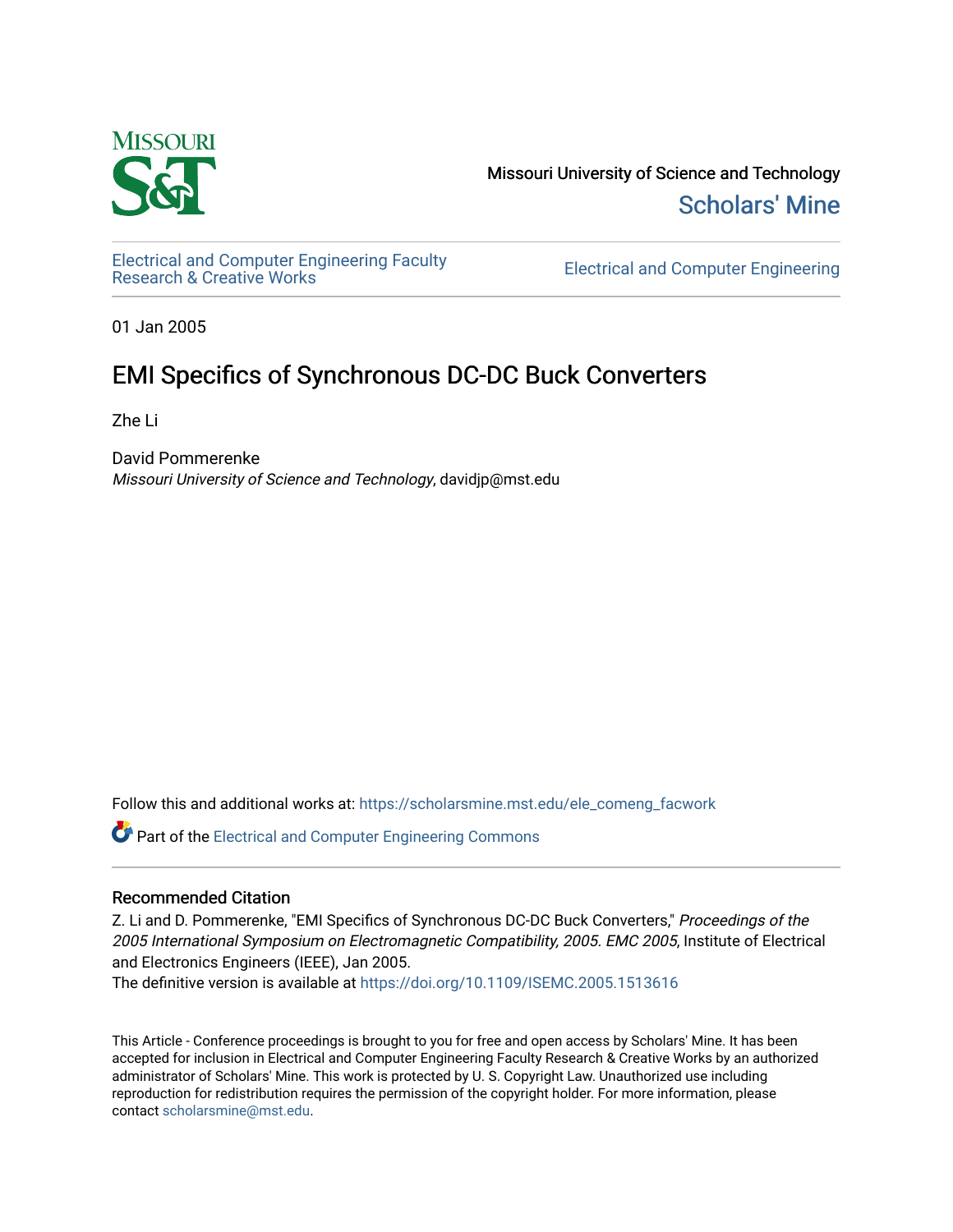# EMI Specifics of Synchronous DC-DC Buck Converters

Zhe Li, David Pommerenke Electromagnetic Compatibility Laboratory Department of Electrical and Computer Engineering University of Missouri-Rolla, Rolla, MO 65409

*Abstract***—DC-DC buck converter topology is widely used in computers and telecom applications because of its high power efficiency and multiple DC levels. However, EMI can be an issue because of its fast switching characteristics and large currents. This paper addresses the analysis of radiated EMI problems associated with DC-DC buck converters and evaluates the effectiveness of solutions that minimize the reverse recovery of the Drain-Bulk diode of the synchronous switching MOSFET.** 

*Keywords-Synchronous DC-DC buck converters; EMI; reverse recovery* 

#### I. INTRODUCTION

New generations of microprocessors are powered by local low voltages but high currents power supplies. Due to connector and power loss issues power cannot be delivered by a remote power supply at the desired DC voltage. In addition, fast transient current demand requires the power source being located close to the microprocessors.

The most commonly used voltage regulator design is based on the synchronous buck topology. The input power supply voltage is stepped down to the operating voltage needed by the microprocessor. DC-DC converters operate at switching frequencies up to a few MHz. However, due to fast switching and ringing frequency content at FCC failing levels up to 1 GHz has been observed. With regard to the electromagnetic interference, this type of power supply can be a serious concern [1].

The potential EMI problem has been well covered in the literatures [2-4]. By operating a DC-DC converter with a soft switching scheme without disturbing its averaged duty cycle, it is possible to eliminate predominant harmonics present in the input current to reduce overall peak amplitude of the frequency spectrum. The spreading spectrum concept has been applied successfully for the mitigation of conducted harmonic interference of the DC-DC buck converters [2]. Only in the last few years have the researchers turned their interests on the electromagnetic radiation from such devices. Using of high switching frequencies in DC-DC converters allows magnetic components to be minimized but also enhanced the spectrum of EMI caused by interaction of the active components.

This research analyses the emissions and explains design changes that reduces the emissions. Section II shows the test results of the radiated emission measured on a computer system consisting of DC-DC buck converters as its power supplies. In Section III, we present the Joint Time-Frequency Algorithms

used for DC-DC buck converter analysis. Section IV discusses about the solutions adopted to minimize the reverse recovery of the Drain-Bulk diode of the synchronous MOSFET and the associated emission reduction at high frequencies.



Figure 1. Typical synchronous DC-DC buck converter

#### II. RADIATED EMISSIONS

Figure 1 shows the circuit diagram of a typical synchronous DC-DC buck converter. The circuit includes the main control MOSFET switch Q1 and the synchronous MOSFET switch Q2, free wheeling Schottky diode D1, step down inductor L1 and filtering capacitor C1. The two MOSFETs switch on and off in a synchronized pattern:

After the main control MOSFET switches on, current builds up in the inductor

After the main control MOSFET switches off, the inductor current freewheels through Schottky diode

As the synchronous MOSFET turns on, the inductor current is taken over from the diode as the MOSFET offers a lower impedance path. This reduces the losses that occur in the Schottky diode.

The reference measurements and the simulations are based on a multi-chip power module that includes the two MOSFET transistors, Schottky diodes, on-chip decoupling capacitors and the high-speed gate drive controller IC. The PWM controls 4 phase interleaved synchronous buck converters that operate up to 1 MHz per phase. The average power that the synchronous buck regulators provide to the microprocessor is over 120 W.

The measurements on radiated emissions of the synchronous buck converters were designed to investigate the wideband and transient events using conventional temporal and spectral analysis, and Joint Time Frequency Analysis (JTFA) techniques. Our intension of applying the JTFA method is to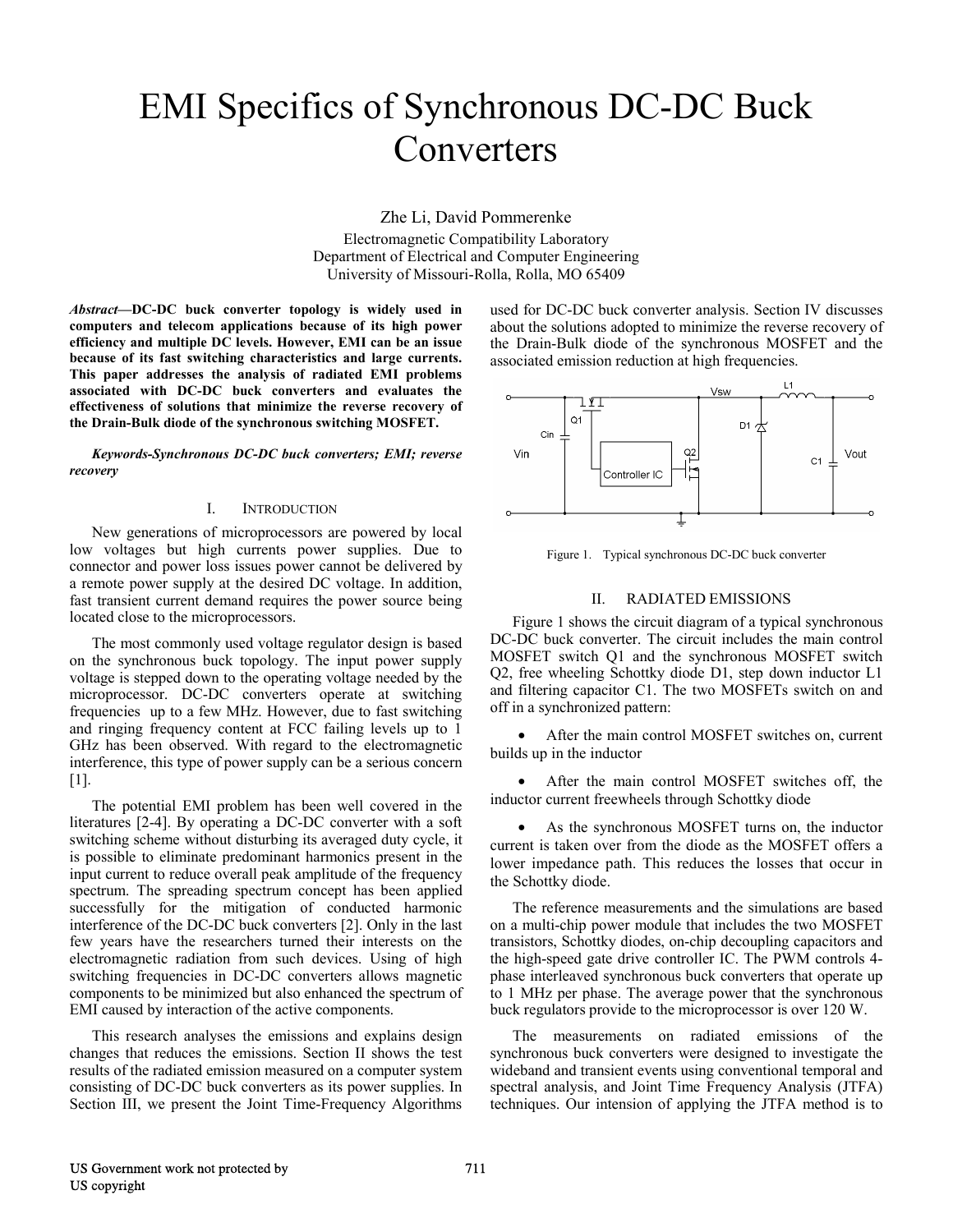extract time-varing information on the emissions from different switching activities of DC-DC buck converters.

First, measured and simulated switching outputs of the power IC are shown in Figure 2. The voltage oscillation on Vsw at the switching output node results from the high dv/dt at the rising edge of the control MOSFET. The ringing is determined by the combination of the switch node capacitance and the total inductance of the current path [5]. Its resonance frequency is at about 185 MHz.



Figure 2. Measured and simulated switching output voltage from the power IC module

Far-field emission measurements are made to determine the relative noise level from the computer system. Signal are captured by a log-periodic antenna in a 3-meters semi-anechoic chamber. As shown in Fig. 3, there are a few broadband frequency components at about 100 MHz, 185 MHz, 260 MHz, 500MHz and 850 MHz. It is not distinguishable for conventional temporal and spectral analyses to tell which frequency component is from which DC-DC buck converters, when exactly in the switching cycle it occurs or if it is from other broadband sources.

The 850 MHz emissions are of special importance, although their level is less than the level of the emissions at lower frequencies. The data in Fig. 3 has been taken without enclosure. The enclosure would shield the lower frequencies significantly better than the 850 MHz, thus the 850 MHz will be the dominating emission in the fully assembled system.



Figure 3. Far-field spectrum of the system from 30 MHz to 1 GHZ



Figure 4. Near-field spectrum of the power IC

A near-field measurement on the Power IC is used to identify noise currents within the power IC. Fig. 4 shows the results of the near-field spectrum captured with a small magnetic loop. The small loop scans on top of the IC and feeds the signal into the spectrum analyzer. The broadband components at 185 MHz and 850 MHz can be identified in both the near and the far field measurement. The location of strongest near field corresponds to the location of the associated switching semiconductor within the IC.

#### III. JTFA

In the first section, we present the Joint Time-Frequency Algorithms used in our paper. The principle objective of the JTFA is to describe how the frequency components evolve over time. Several algorithms exist to compute the JTFA, such as Wigner-Vill distribution, Gabor expansion, Wavelets and Short-Term Fast Fourier Transformation and etc. These algorithms have suffered a significant increase in the amount of data to compute and store in the real-time analysis. The easiest and the one we will use in this work is STFFT [6].

STFFT works same as conventional Fourier transformation with short block length, sliding along with full or partial overlap. By taking the Fourier Transformation of the windowed data as the window is moved in time, a two-dimensional timefrequency image, or time-dependent spectrogram, is generated. This spectrogram provides information on the frequency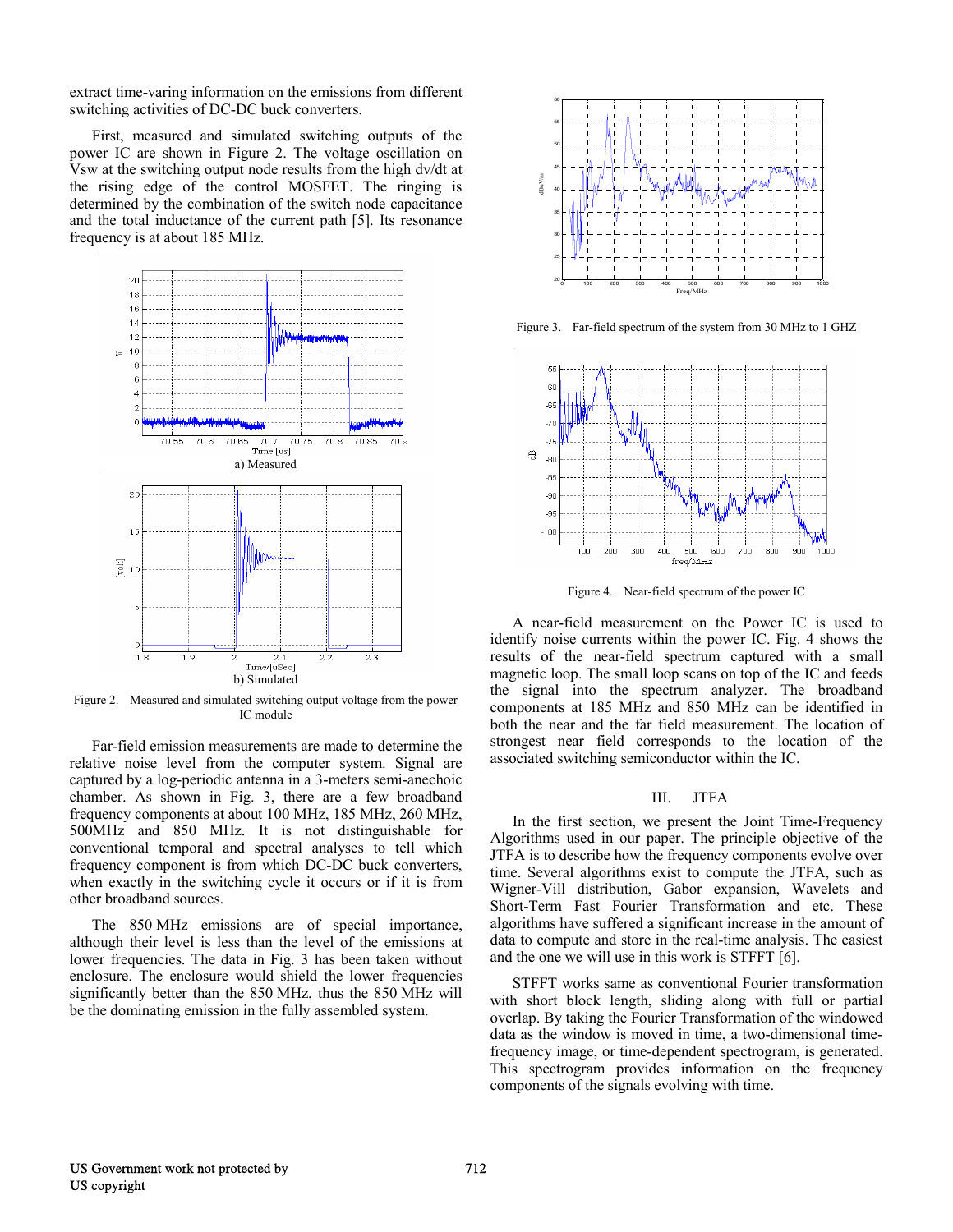A long record of time domain data was taken and processed by STFFT implemented using Matlab. All data presented are based on data lengths of 6.4M points at 20Gs/s sampling rates, applying a Hamming sliding window of 512 points and using 128 points overlap between adjacent data segments. The result is shown in Fig. 5. JTFA results show that the emission level from the system bursts at a particular time instance which is correlated then to every switching-on event of the buck converter. The 185 MHz and 850 MHz occur at the same time when control MOSFET starts to switch on. This correlation between converter switching event and its emission spectrum is clearly revealed when using the JTFA.

In order to understand the advantages presented by this method against conventional spectral analysis, the STFFT analysis of the switching output waveform is shown in Figure 6. The switch-on event of the control MOSFET occurs every 1 us and excites ringing in the power IC at frequencies of 185 MHz and 850 MHz. The 185MHz component is caused by the MOSFET drain-source capacitance and parasitic loop inductances. Careful observation of the emission profile and switching output waveform of the buck converters shows that the 850 MHz causing event is a result of the reverse recovery of the body diode associated with the synchronous MOSFET [7].



Figure 5. STFFT of the far-field time domain data



Figure 6. STFFT of the switching output



Figure 7. Schematic of the powe IC with external Schottky diodes



Figure 8. Far field emissions under different biase voltages

#### IV. REVERSE RECOVERY

Most manufacturers reduce the size of the on-chip Schottky diodes to maximize the MOSFET active area. However, the reduced size Schottky diodes may not be capable to carry a fully rated inductor current. At current levels above the Schottky diode rating, the current in the synchronous buck regulator starts to conduct through the MOSFET body diode and leads to a stronger reverse recovery [8].

The reverse recovery of the body diode will cause the high frequency noise by rapidly injecting minority carriers into an LC structure formed by parasitic elements. An experimental setup proves that the MOSFET body diode is causing the 850 MHz emissions. In this experiment, a secondary path is created such that the inductor current is diverted from the IC. Due to a DC-biasing method, it is possible to adjust the current sharing between the external path and the path internally to the IC.

The circuit diagram is shown in Figure 7. A DC biased voltage is applied to enforce the current to go through the external Schottky diode D1. The emission spectrum of the DC-DC converter circuits is shown in Figure 8. The higher the DC biased voltage, the lower the emission at 850MHz.

Reverse recover current has multiple negative effects: It is a source of radiated emission; further, it reduces the efficiency of the DC-DC buck converter. Designers have been trying to implement new techniques to mitigate the effects of the reverse recovery. One of the new power ICs, as shown in Fig. 9, includes monolithically integrated Schottky diodes in the MOSFET cell arrays. The trench area is controlled to increase the reverse current capability of the Schottky diode.